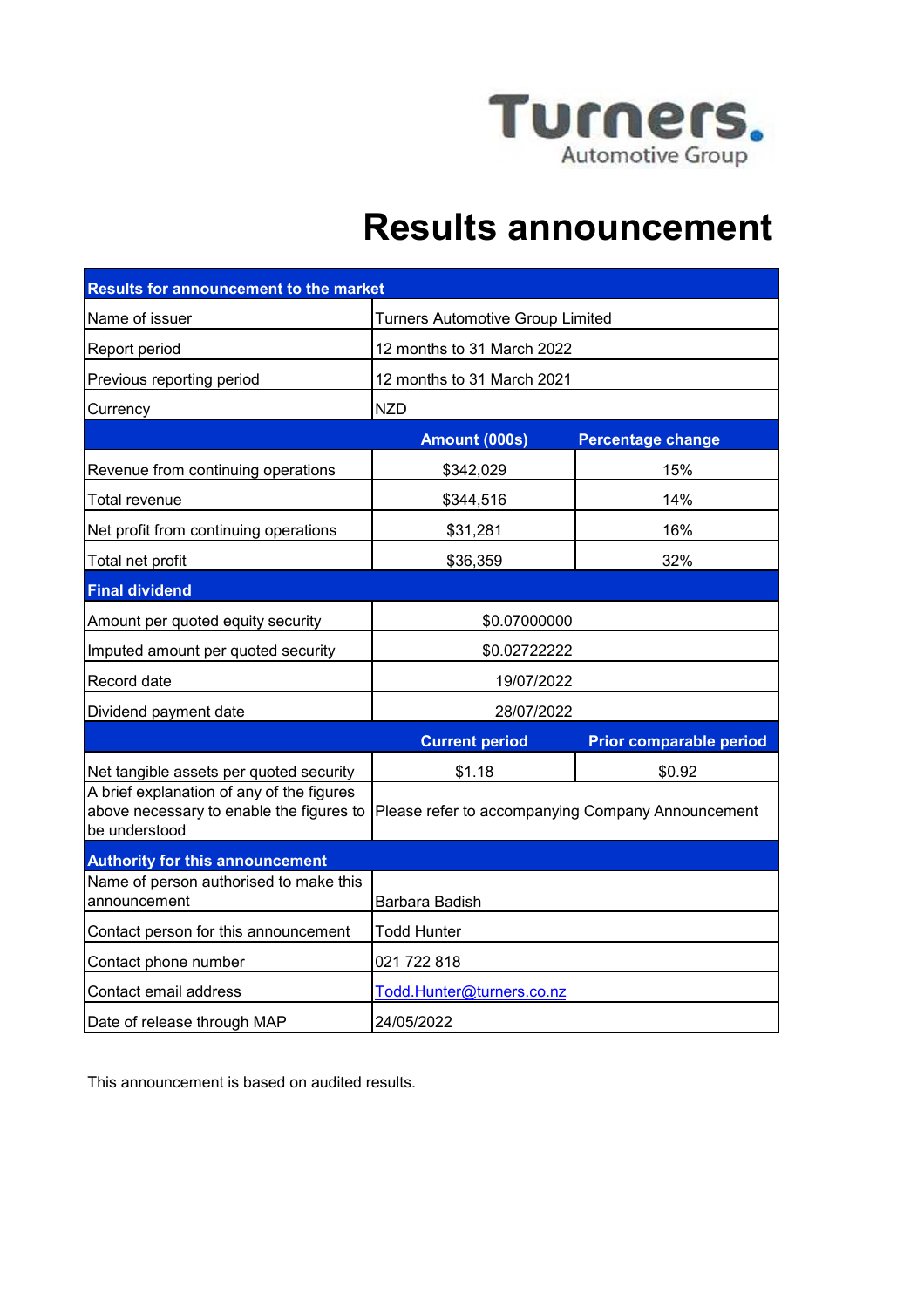# **TURNERS AUTOMOTIVE GROUP LIMITED CONSOLIDATED STATEMENT OF COMPREHENSIVE INCOME For the year ended 31 March 2022**

|                                                                                                                  | 2022       | 2021       |
|------------------------------------------------------------------------------------------------------------------|------------|------------|
|                                                                                                                  | \$'000     | \$'000     |
| Revenue                                                                                                          | 342,029    | 296,512    |
| Other income                                                                                                     | 2,487      | 7,015      |
| Cost of goods sold                                                                                               | (153, 173) | (121, 748) |
| Interest expense                                                                                                 | (10, 932)  | (11, 266)  |
| Impairment provision expense                                                                                     | (3,024)    | (3,986)    |
| Subcontracted services expense                                                                                   | (10, 940)  | (9, 176)   |
| Employee benefits                                                                                                | (56,030)   | (52, 023)  |
| Commission                                                                                                       | (12, 925)  | (12, 721)  |
| Advertising expense                                                                                              | (4, 140)   | (2, 349)   |
| Depreciation and amortisation expense                                                                            | (10, 702)  | (11, 418)  |
| Systems maintenance                                                                                              | (3, 399)   | (2,365)    |
| Claims                                                                                                           | (21, 024)  | (21, 843)  |
| Other expenses                                                                                                   | (15, 107)  | (17, 257)  |
| <b>Profit before taxation</b>                                                                                    | 43,120     | 37,375     |
| <b>Taxation expense</b>                                                                                          | (11, 839)  | (10, 511)  |
| Profit from continuing operations                                                                                | 31,281     | 26,864     |
| Other comprehensive income for the period (which may subsequently be<br>reclassified to profit/loss), net of tax |            |            |
| Cash flow hedges                                                                                                 | 5,429      | 1,023      |
| Revaluation of financial assets at fair value through OCI                                                        | (345)      | (430)      |
| Foreign currency translation differences                                                                         | (6)        | 33         |
| Total comprehensive income for the period                                                                        | 36,359     | 27,490     |
| Earnings per share (cents per share)                                                                             |            |            |
| Basic earnings per share                                                                                         | 36.39      | 31.40      |
| Diluted earnings per share                                                                                       | 36.45      | 31.54      |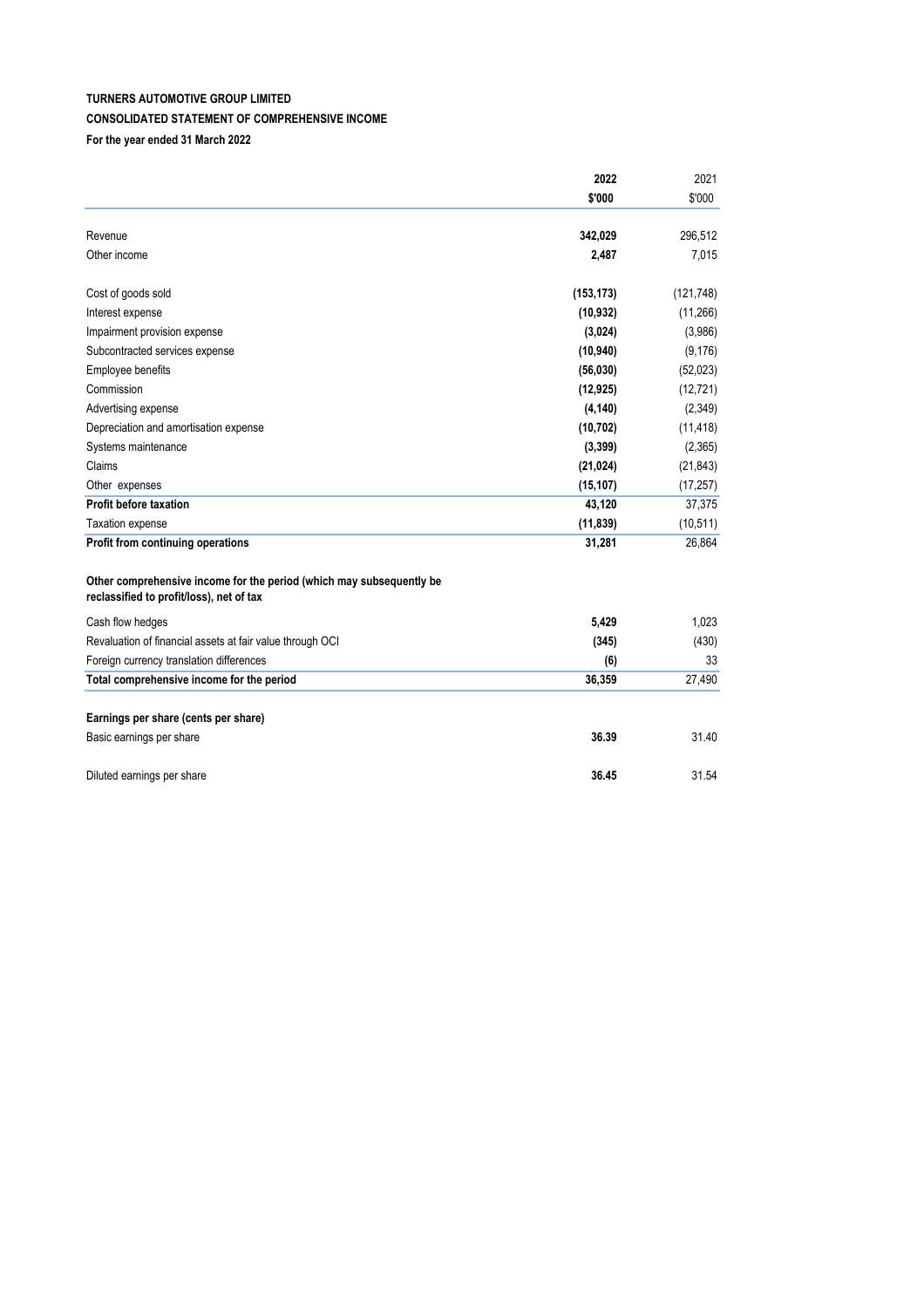### **TURNERS AUTOMOTIVE GROUP LIMITED CONSOLIDATED STATEMENT OF CHANGES IN EQUITY For the year ended 31 March 2022**

|                                                            | Share<br>Capital | Share<br>Options<br>Reserve | Translation<br>Reserve   | <b>Revaluation of</b><br>financial<br>assets at<br>fair value<br>through OCI | Cash flow<br>reserve     | Retained<br>Earnings | Total     |
|------------------------------------------------------------|------------------|-----------------------------|--------------------------|------------------------------------------------------------------------------|--------------------------|----------------------|-----------|
|                                                            | \$'000           | \$'000                      | \$'000                   | \$'000                                                                       | \$'000                   | \$'000               | \$'000    |
|                                                            |                  |                             |                          |                                                                              |                          |                      |           |
| Balance at 31 March 2020                                   | 204,327          | ÷,                          | (59)                     | (310)                                                                        | (975)                    | 20,072               | 223,055   |
| Transactions with shareholders in their capacity as owners |                  |                             |                          |                                                                              |                          |                      |           |
| Capital buy back                                           | (30)             | ÷,                          |                          |                                                                              |                          |                      | (30)      |
| Employee share based payments                              | $\overline{a}$   | 255                         |                          |                                                                              |                          |                      | 255       |
| Dividend paid                                              |                  | ÷,                          | ä,                       | ä,                                                                           | $\overline{\phantom{a}}$ | (17, 200)            | (17, 200) |
|                                                            | (30)             | 255                         | $\sim$                   | ä,                                                                           | $\tilde{\phantom{a}}$    | (17, 200)            | (16, 975) |
| Comprehensive income                                       |                  |                             |                          |                                                                              |                          |                      |           |
| Profit                                                     |                  |                             | $\overline{\phantom{a}}$ |                                                                              |                          | 26,864               | 26,864    |
| Other comprehensive income                                 | $\overline{a}$   | ÷,                          | 33                       | (430)                                                                        | 1,023                    |                      | 626       |
| Total comprehensive income for the period, net of tax      | ÷.               | Ĭ.                          | 33                       | (430)                                                                        | 1,023                    | 26,864               | 27,490    |
| Balance at 31 March 2021                                   | 204,297          | 255                         | (26)                     | (740)                                                                        | 48                       | 29,736               | 233,570   |
| Transactions with shareholders in their capacity as owners |                  |                             |                          |                                                                              |                          |                      |           |
| Employee share based payments                              | 1,185            | 217                         |                          |                                                                              |                          | ٠                    | 1,402     |
| Dividend paid/payable                                      |                  | $\blacksquare$              |                          |                                                                              |                          | (18, 934)            | (18, 934) |
|                                                            | 1,185            | 217                         |                          |                                                                              |                          | (18, 934)            | (17, 532) |
| Comprehensive income                                       |                  |                             |                          |                                                                              |                          |                      |           |
| Profit                                                     |                  |                             | $\blacksquare$           |                                                                              |                          | 31,281               | 31,281    |
| Other comprehensive income                                 |                  |                             | (6)                      | (345)                                                                        | 5,429                    | ٠                    | 5,078     |
| Total comprehensive income for the period, net of tax      |                  | $\blacksquare$              | (6)                      | (345)                                                                        | 5,429                    | 31,281               | 36,359    |
| Balance at 31 March 2022                                   | 205,482          | 472                         | (32)                     | (1,085)                                                                      | 5,477                    | 42,083               | 252,397   |
|                                                            |                  |                             |                          |                                                                              |                          |                      |           |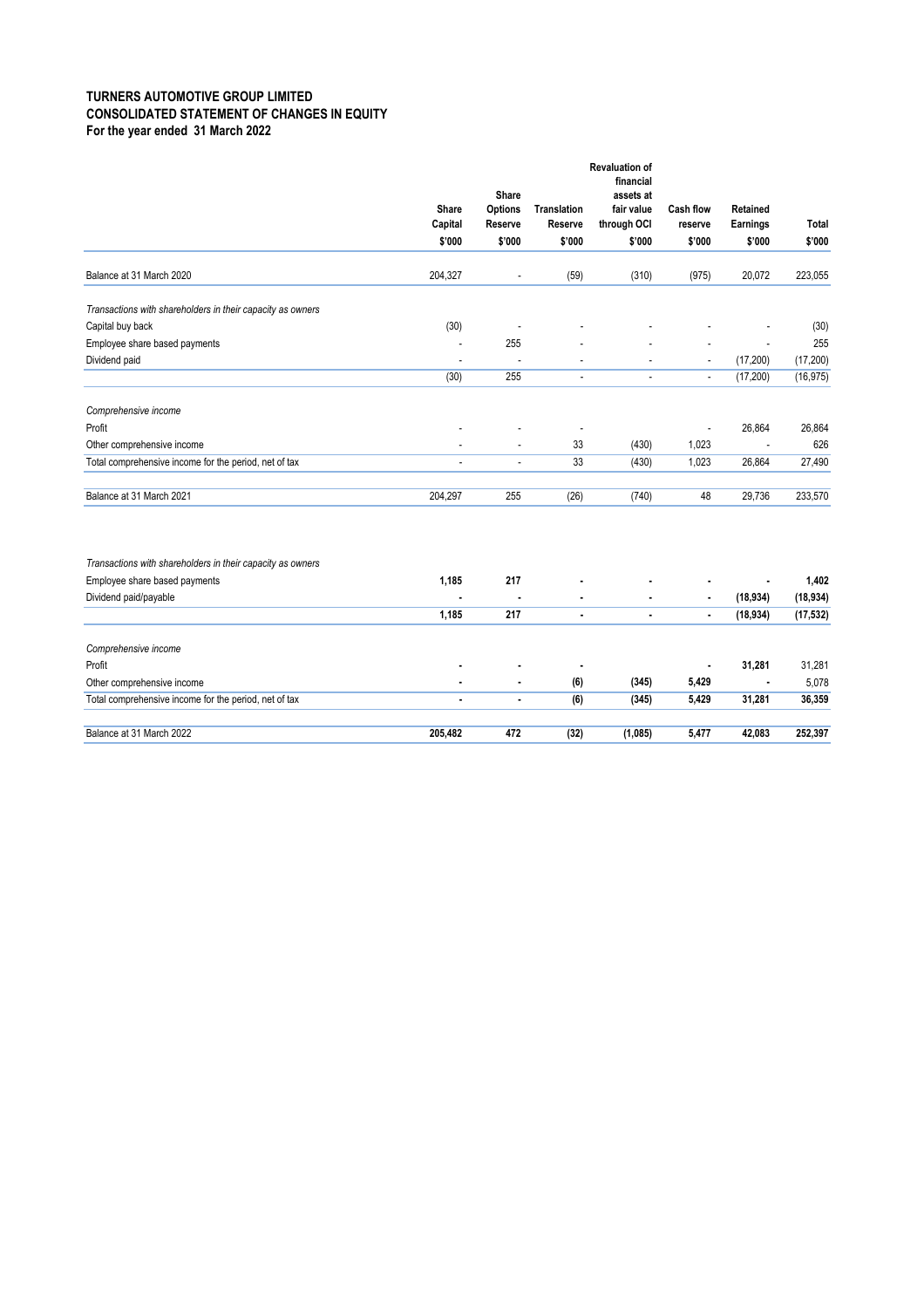#### **TURNERS AUTOMOTIVE GROUP LIMITED CONSOLIDATED STATEMENT OF FINANCIAL POSITION As at 31 March 2022**

|                                                          |      | 2022    | 2021    |
|----------------------------------------------------------|------|---------|---------|
|                                                          | Note | \$'000  | \$'000  |
| Assets                                                   |      |         |         |
| Cash and cash equivalents                                | 1    | 13,373  | 11,867  |
| Financial assets at fair value through profit or loss    |      |         |         |
| - Insurance                                              | 1    | 70,199  | 67,465  |
| - Other                                                  |      |         | 2,931   |
| Trade receivables                                        |      | 7,581   | 7,155   |
| Inventories                                              |      | 31,980  | 30,189  |
| Finance receivables                                      |      | 422,870 | 330,165 |
| Derivative financial instruments                         |      | 5,414   | 40      |
| Other receivables, deferred expenses and contract assets |      | 9,340   | 8.116   |
| Reverse annuity mortgages                                |      | 3,242   | 4,152   |
| Investment property                                      |      | 5,950   | 5,950   |
| Financial assets at fair value through OCI               |      | 225     | 570     |
| Property, plant and equipment                            |      | 67,569  | 60,258  |
| Right-of-use assets                                      |      | 23,497  | 23,559  |
| Intangible assets                                        |      | 164,453 | 166,034 |
| <b>Total assets</b>                                      |      | 825,693 | 718,451 |
|                                                          |      |         |         |
| <b>Liabilities</b>                                       |      |         |         |
| Other payables                                           |      | 50,103  | 38,243  |
| <b>Contract liabilities</b>                              |      | 1,848   | 2,313   |
| Deferred tax                                             |      | 13,191  | 11,297  |
| Tax payable                                              |      | 4,016   | 3,453   |
| Borrowings                                               |      | 412,761 | 339,611 |
| Lease liabilities                                        |      | 28,209  | 28,747  |
| Life investment contract liabilities                     |      | 8,153   | 8,116   |
| Insurance contract liabilities                           |      | 55,015  | 53,101  |
| <b>Total liabilities</b>                                 |      | 573,296 | 484,881 |
|                                                          |      |         |         |
| Shareholders' equity                                     |      |         |         |
| Share capital                                            |      | 205,482 | 204,297 |
| Other reserves                                           |      | 4,832   | (463)   |
| Retained earnings                                        |      | 42,083  | 29,736  |
| Total shareholders' equity                               |      | 252,397 | 233,570 |
|                                                          |      |         |         |
| Total shareholders' equity and liabilities               |      | 825,693 | 718,451 |
| Total assets per share (\$)                              |      | 9.59    | 8.40    |
| Net tangible assets (\$)                                 |      | 1.18    | 0.92    |
|                                                          |      |         |         |

**Note 1**

The Group's insurance business is required to comply with the solvency standards for licensed insurers issued by the Reserve Bank of New Zealand. The solvency standards specify the level of assets the insurance business is required to hold in order to meet solvency requirements, consequently all cash and cash equivalents and term deposits, disclosed in financial assets at fair value through the profit or loss, held in the insurance business may not be available for use by the wider Group. DPL Insurance's cash and cash equivalents at 31 March 2022 were \$1.5m (2021:\$0.7m) and term deposits at 31 March 2022 were \$61.9m (2021: \$59.2m).

Investments in unitised funds, disclosed in financial assets at fair value through the profit or loss, underwrite the Life investment policies and are not available for use by the wider Group. Investments in unitised funds at 31 March 2022 were \$8.3m (2021: \$8.3m).

Cash and cash equivalents at 31 March 2022 of \$3.4m (2021: \$3.6m) belongs to the Turners Marque Warehouse Trust 1 and is not all available to the Group.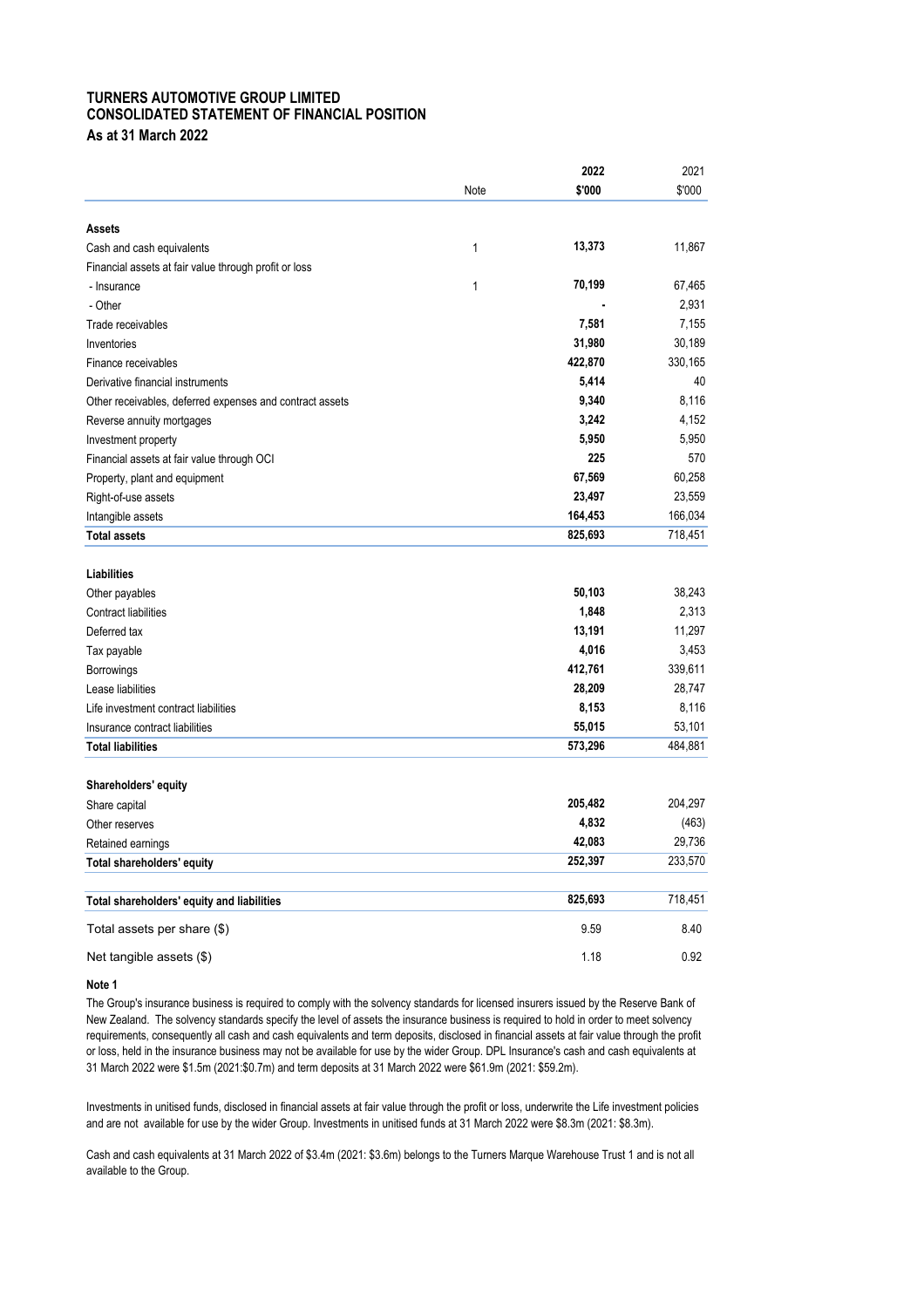# **TURNERS AUTOMOTIVE GROUP LIMITED CONSOLIDATED STATEMENT OF CASH FLOWS For the year ended 31 March 2022**

| \$'000<br>\$'000<br>Cash flows from operating activities<br>44,429<br>41.598<br>Interest received<br>297,032<br>256,676<br>Receipts from customers<br>1,580<br>5,247<br>Receipt of government subsidies<br>(9, 193)<br>Interest paid - borrowings<br>(6,676)<br>Interest paid - lease liabilities<br>(1, 774)<br>(1,461)<br>Payment to suppliers and employees<br>(274, 022)<br>(222,063)<br>(9,326)<br>(8, 166)<br>Income tax paid<br>Net cash inflow/(outflow) from operating activities before<br>changes in operating assets and liabilities<br>51,243<br>62,638<br>Net increase in finance receivables<br>(93, 992)<br>(48, 654)<br>1,164<br>1,134<br>Net decrease in reverse annuity mortgages<br>(4,090)<br>Net increase of financial assets at fair value through profit or loss<br>(2, 482)<br>126<br>Net contribution/(withdrawal) from life investment contracts<br>(150)<br>Changes in operating assets and liabilities arising from<br>cash flow movements<br>(95,184)<br>(51,760)<br>Net cash inflow/(outflow) from operating activities<br>(43, 941)<br>10,878<br>Cash flows from investing activities<br>636<br>563<br>Proceeds from sale of property, plant, equipment and intangibles<br>(16, 121)<br>(8,641)<br>Purchase of property, plant, equipment and intangibles<br>234<br>Sale of investments<br>3,420<br>Net cash inflow/(outflow) from investing activities<br>(7, 844)<br>(12,065)<br>Cash flows from financing activities<br>100,660<br>(392)<br>Net bank loan advances/(repayments)<br>Principal elements of lease payments<br>(5, 563)<br>(6, 346)<br>(25,000)<br>Bond repayments<br>Proceeds from the issue of shares<br>1,185<br>Dividend paid<br>(13, 770)<br>(17, 200)<br>Net cash inflow/(outflow) from financing activities<br>57,512<br>(23, 938)<br>1,506<br>(20, 904)<br>Net movement in cash and cash equivalents<br>Add opening cash and cash equivalents<br>11,867<br>32,771<br>13,373<br>11,867<br><b>Closing cash and cash equivalents</b> | 2022 | 2021 |
|------------------------------------------------------------------------------------------------------------------------------------------------------------------------------------------------------------------------------------------------------------------------------------------------------------------------------------------------------------------------------------------------------------------------------------------------------------------------------------------------------------------------------------------------------------------------------------------------------------------------------------------------------------------------------------------------------------------------------------------------------------------------------------------------------------------------------------------------------------------------------------------------------------------------------------------------------------------------------------------------------------------------------------------------------------------------------------------------------------------------------------------------------------------------------------------------------------------------------------------------------------------------------------------------------------------------------------------------------------------------------------------------------------------------------------------------------------------------------------------------------------------------------------------------------------------------------------------------------------------------------------------------------------------------------------------------------------------------------------------------------------------------------------------------------------------------------------------------------------------------------------------------------------------------------------------------------------------------------------------|------|------|
|                                                                                                                                                                                                                                                                                                                                                                                                                                                                                                                                                                                                                                                                                                                                                                                                                                                                                                                                                                                                                                                                                                                                                                                                                                                                                                                                                                                                                                                                                                                                                                                                                                                                                                                                                                                                                                                                                                                                                                                          |      |      |
|                                                                                                                                                                                                                                                                                                                                                                                                                                                                                                                                                                                                                                                                                                                                                                                                                                                                                                                                                                                                                                                                                                                                                                                                                                                                                                                                                                                                                                                                                                                                                                                                                                                                                                                                                                                                                                                                                                                                                                                          |      |      |
|                                                                                                                                                                                                                                                                                                                                                                                                                                                                                                                                                                                                                                                                                                                                                                                                                                                                                                                                                                                                                                                                                                                                                                                                                                                                                                                                                                                                                                                                                                                                                                                                                                                                                                                                                                                                                                                                                                                                                                                          |      |      |
|                                                                                                                                                                                                                                                                                                                                                                                                                                                                                                                                                                                                                                                                                                                                                                                                                                                                                                                                                                                                                                                                                                                                                                                                                                                                                                                                                                                                                                                                                                                                                                                                                                                                                                                                                                                                                                                                                                                                                                                          |      |      |
|                                                                                                                                                                                                                                                                                                                                                                                                                                                                                                                                                                                                                                                                                                                                                                                                                                                                                                                                                                                                                                                                                                                                                                                                                                                                                                                                                                                                                                                                                                                                                                                                                                                                                                                                                                                                                                                                                                                                                                                          |      |      |
|                                                                                                                                                                                                                                                                                                                                                                                                                                                                                                                                                                                                                                                                                                                                                                                                                                                                                                                                                                                                                                                                                                                                                                                                                                                                                                                                                                                                                                                                                                                                                                                                                                                                                                                                                                                                                                                                                                                                                                                          |      |      |
|                                                                                                                                                                                                                                                                                                                                                                                                                                                                                                                                                                                                                                                                                                                                                                                                                                                                                                                                                                                                                                                                                                                                                                                                                                                                                                                                                                                                                                                                                                                                                                                                                                                                                                                                                                                                                                                                                                                                                                                          |      |      |
|                                                                                                                                                                                                                                                                                                                                                                                                                                                                                                                                                                                                                                                                                                                                                                                                                                                                                                                                                                                                                                                                                                                                                                                                                                                                                                                                                                                                                                                                                                                                                                                                                                                                                                                                                                                                                                                                                                                                                                                          |      |      |
|                                                                                                                                                                                                                                                                                                                                                                                                                                                                                                                                                                                                                                                                                                                                                                                                                                                                                                                                                                                                                                                                                                                                                                                                                                                                                                                                                                                                                                                                                                                                                                                                                                                                                                                                                                                                                                                                                                                                                                                          |      |      |
|                                                                                                                                                                                                                                                                                                                                                                                                                                                                                                                                                                                                                                                                                                                                                                                                                                                                                                                                                                                                                                                                                                                                                                                                                                                                                                                                                                                                                                                                                                                                                                                                                                                                                                                                                                                                                                                                                                                                                                                          |      |      |
|                                                                                                                                                                                                                                                                                                                                                                                                                                                                                                                                                                                                                                                                                                                                                                                                                                                                                                                                                                                                                                                                                                                                                                                                                                                                                                                                                                                                                                                                                                                                                                                                                                                                                                                                                                                                                                                                                                                                                                                          |      |      |
|                                                                                                                                                                                                                                                                                                                                                                                                                                                                                                                                                                                                                                                                                                                                                                                                                                                                                                                                                                                                                                                                                                                                                                                                                                                                                                                                                                                                                                                                                                                                                                                                                                                                                                                                                                                                                                                                                                                                                                                          |      |      |
|                                                                                                                                                                                                                                                                                                                                                                                                                                                                                                                                                                                                                                                                                                                                                                                                                                                                                                                                                                                                                                                                                                                                                                                                                                                                                                                                                                                                                                                                                                                                                                                                                                                                                                                                                                                                                                                                                                                                                                                          |      |      |
|                                                                                                                                                                                                                                                                                                                                                                                                                                                                                                                                                                                                                                                                                                                                                                                                                                                                                                                                                                                                                                                                                                                                                                                                                                                                                                                                                                                                                                                                                                                                                                                                                                                                                                                                                                                                                                                                                                                                                                                          |      |      |
|                                                                                                                                                                                                                                                                                                                                                                                                                                                                                                                                                                                                                                                                                                                                                                                                                                                                                                                                                                                                                                                                                                                                                                                                                                                                                                                                                                                                                                                                                                                                                                                                                                                                                                                                                                                                                                                                                                                                                                                          |      |      |
|                                                                                                                                                                                                                                                                                                                                                                                                                                                                                                                                                                                                                                                                                                                                                                                                                                                                                                                                                                                                                                                                                                                                                                                                                                                                                                                                                                                                                                                                                                                                                                                                                                                                                                                                                                                                                                                                                                                                                                                          |      |      |
|                                                                                                                                                                                                                                                                                                                                                                                                                                                                                                                                                                                                                                                                                                                                                                                                                                                                                                                                                                                                                                                                                                                                                                                                                                                                                                                                                                                                                                                                                                                                                                                                                                                                                                                                                                                                                                                                                                                                                                                          |      |      |
|                                                                                                                                                                                                                                                                                                                                                                                                                                                                                                                                                                                                                                                                                                                                                                                                                                                                                                                                                                                                                                                                                                                                                                                                                                                                                                                                                                                                                                                                                                                                                                                                                                                                                                                                                                                                                                                                                                                                                                                          |      |      |
|                                                                                                                                                                                                                                                                                                                                                                                                                                                                                                                                                                                                                                                                                                                                                                                                                                                                                                                                                                                                                                                                                                                                                                                                                                                                                                                                                                                                                                                                                                                                                                                                                                                                                                                                                                                                                                                                                                                                                                                          |      |      |
|                                                                                                                                                                                                                                                                                                                                                                                                                                                                                                                                                                                                                                                                                                                                                                                                                                                                                                                                                                                                                                                                                                                                                                                                                                                                                                                                                                                                                                                                                                                                                                                                                                                                                                                                                                                                                                                                                                                                                                                          |      |      |
|                                                                                                                                                                                                                                                                                                                                                                                                                                                                                                                                                                                                                                                                                                                                                                                                                                                                                                                                                                                                                                                                                                                                                                                                                                                                                                                                                                                                                                                                                                                                                                                                                                                                                                                                                                                                                                                                                                                                                                                          |      |      |
|                                                                                                                                                                                                                                                                                                                                                                                                                                                                                                                                                                                                                                                                                                                                                                                                                                                                                                                                                                                                                                                                                                                                                                                                                                                                                                                                                                                                                                                                                                                                                                                                                                                                                                                                                                                                                                                                                                                                                                                          |      |      |
|                                                                                                                                                                                                                                                                                                                                                                                                                                                                                                                                                                                                                                                                                                                                                                                                                                                                                                                                                                                                                                                                                                                                                                                                                                                                                                                                                                                                                                                                                                                                                                                                                                                                                                                                                                                                                                                                                                                                                                                          |      |      |
|                                                                                                                                                                                                                                                                                                                                                                                                                                                                                                                                                                                                                                                                                                                                                                                                                                                                                                                                                                                                                                                                                                                                                                                                                                                                                                                                                                                                                                                                                                                                                                                                                                                                                                                                                                                                                                                                                                                                                                                          |      |      |
|                                                                                                                                                                                                                                                                                                                                                                                                                                                                                                                                                                                                                                                                                                                                                                                                                                                                                                                                                                                                                                                                                                                                                                                                                                                                                                                                                                                                                                                                                                                                                                                                                                                                                                                                                                                                                                                                                                                                                                                          |      |      |
|                                                                                                                                                                                                                                                                                                                                                                                                                                                                                                                                                                                                                                                                                                                                                                                                                                                                                                                                                                                                                                                                                                                                                                                                                                                                                                                                                                                                                                                                                                                                                                                                                                                                                                                                                                                                                                                                                                                                                                                          |      |      |
|                                                                                                                                                                                                                                                                                                                                                                                                                                                                                                                                                                                                                                                                                                                                                                                                                                                                                                                                                                                                                                                                                                                                                                                                                                                                                                                                                                                                                                                                                                                                                                                                                                                                                                                                                                                                                                                                                                                                                                                          |      |      |
|                                                                                                                                                                                                                                                                                                                                                                                                                                                                                                                                                                                                                                                                                                                                                                                                                                                                                                                                                                                                                                                                                                                                                                                                                                                                                                                                                                                                                                                                                                                                                                                                                                                                                                                                                                                                                                                                                                                                                                                          |      |      |
|                                                                                                                                                                                                                                                                                                                                                                                                                                                                                                                                                                                                                                                                                                                                                                                                                                                                                                                                                                                                                                                                                                                                                                                                                                                                                                                                                                                                                                                                                                                                                                                                                                                                                                                                                                                                                                                                                                                                                                                          |      |      |
|                                                                                                                                                                                                                                                                                                                                                                                                                                                                                                                                                                                                                                                                                                                                                                                                                                                                                                                                                                                                                                                                                                                                                                                                                                                                                                                                                                                                                                                                                                                                                                                                                                                                                                                                                                                                                                                                                                                                                                                          |      |      |
|                                                                                                                                                                                                                                                                                                                                                                                                                                                                                                                                                                                                                                                                                                                                                                                                                                                                                                                                                                                                                                                                                                                                                                                                                                                                                                                                                                                                                                                                                                                                                                                                                                                                                                                                                                                                                                                                                                                                                                                          |      |      |
|                                                                                                                                                                                                                                                                                                                                                                                                                                                                                                                                                                                                                                                                                                                                                                                                                                                                                                                                                                                                                                                                                                                                                                                                                                                                                                                                                                                                                                                                                                                                                                                                                                                                                                                                                                                                                                                                                                                                                                                          |      |      |
|                                                                                                                                                                                                                                                                                                                                                                                                                                                                                                                                                                                                                                                                                                                                                                                                                                                                                                                                                                                                                                                                                                                                                                                                                                                                                                                                                                                                                                                                                                                                                                                                                                                                                                                                                                                                                                                                                                                                                                                          |      |      |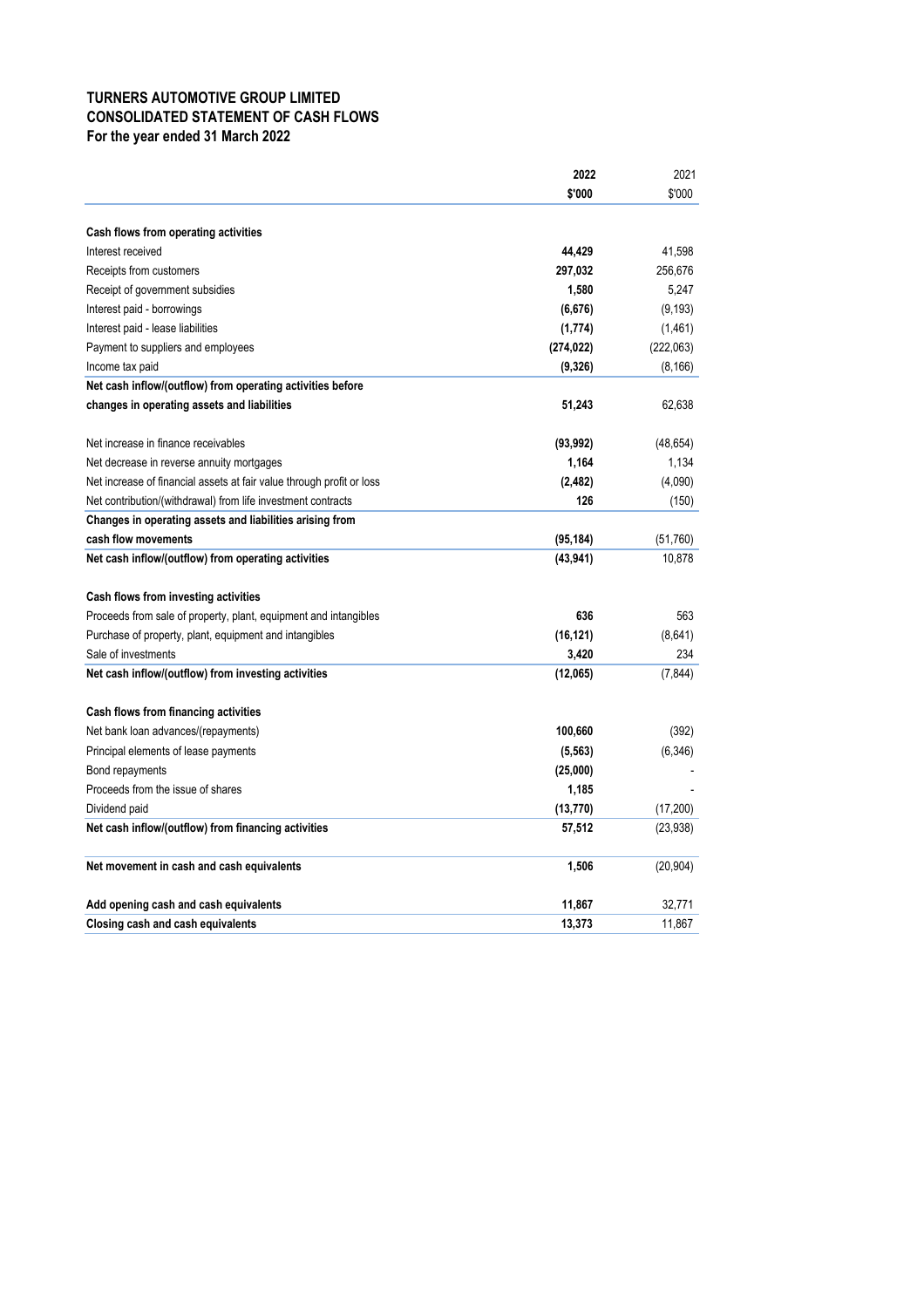# **TURNERS AUTOMOTIVE GROUP LIMITED CONSOLIDATED STATEMENT OF CASH FLOWS (CONT) For the year ended 31 March 2022**

#### **RECONCILIATION OF NET SURPLUS WITH CASH FLOWS FROM OPERATING ACTIVITIES**

|                                                                                    | 2022      | 2021      |
|------------------------------------------------------------------------------------|-----------|-----------|
|                                                                                    | \$'000    | \$'000    |
| RECONCILIATION OF NET SURPLUS WITH CASH FLOWS FROM OPERATING ACTIVITIES            |           |           |
| Profit/(loss)                                                                      | 31,281    | 26.864    |
| Adjustment for non-cash items                                                      |           |           |
| Impairment charge on finance receivables, reverse annuity mortgages                |           |           |
| and other receivables                                                              | 3,108     | 3,986     |
| Net loss/(profit) on sale fixed assets                                             | (306)     | (689)     |
| Depreciation and amortisation                                                      | 10,702    | 11,418    |
| Capitalised reverse annuity mortgage interest                                      | (294)     | (403)     |
| Deferred revenues                                                                  | 1,500     | 52        |
| Fair value adjustments on assets/liabilities at fair value through profit and loss | (297)     | (1,582)   |
| Net annuity and premium change to policyholders accounts                           | (89)      | 1,194     |
| Non-cash adjustments to finance receivables effective interest rates               | (14)      | (86)      |
| Deferred expenses                                                                  | (4, 136)  | (1,850)   |
| Revaluation gain on investment property                                            |           | (300)     |
| Gain on modification of a lease                                                    | (60)      | (1, 132)  |
| Covid 19 rent concessions                                                          |           | (780)     |
| Adjustment for movements in working capital                                        |           |           |
| Net decrease/(increase) receivables and pre-payments                               | (1, 506)  | 1.515     |
| Net (increase)/decrease in inventories                                             | (1,792)   | 14,182    |
| Net increase in payables                                                           | 11,098    | 6,955     |
| Net increase/(decrease) in contract liabilities                                    | (465)     | 1,365     |
| Net increase in finance receivables                                                | (93, 992) | (48, 654) |
| Net decrease in reverse annuity mortgages                                          | 1,164     | 1,134     |
| Net increase of insurance assets at fair value through profit or loss              | (2, 482)  | (4,090)   |
| Net contributions/(withdrawals) from life investment contracts                     | 126       | (150)     |
| Net increase in deferred tax liability                                             | 1,952     | 1,248     |
| Net increase in tax payable                                                        | 561       | 681       |
| Net cash inflow/(outflow) from operating activities                                | (43, 941) | 10,878    |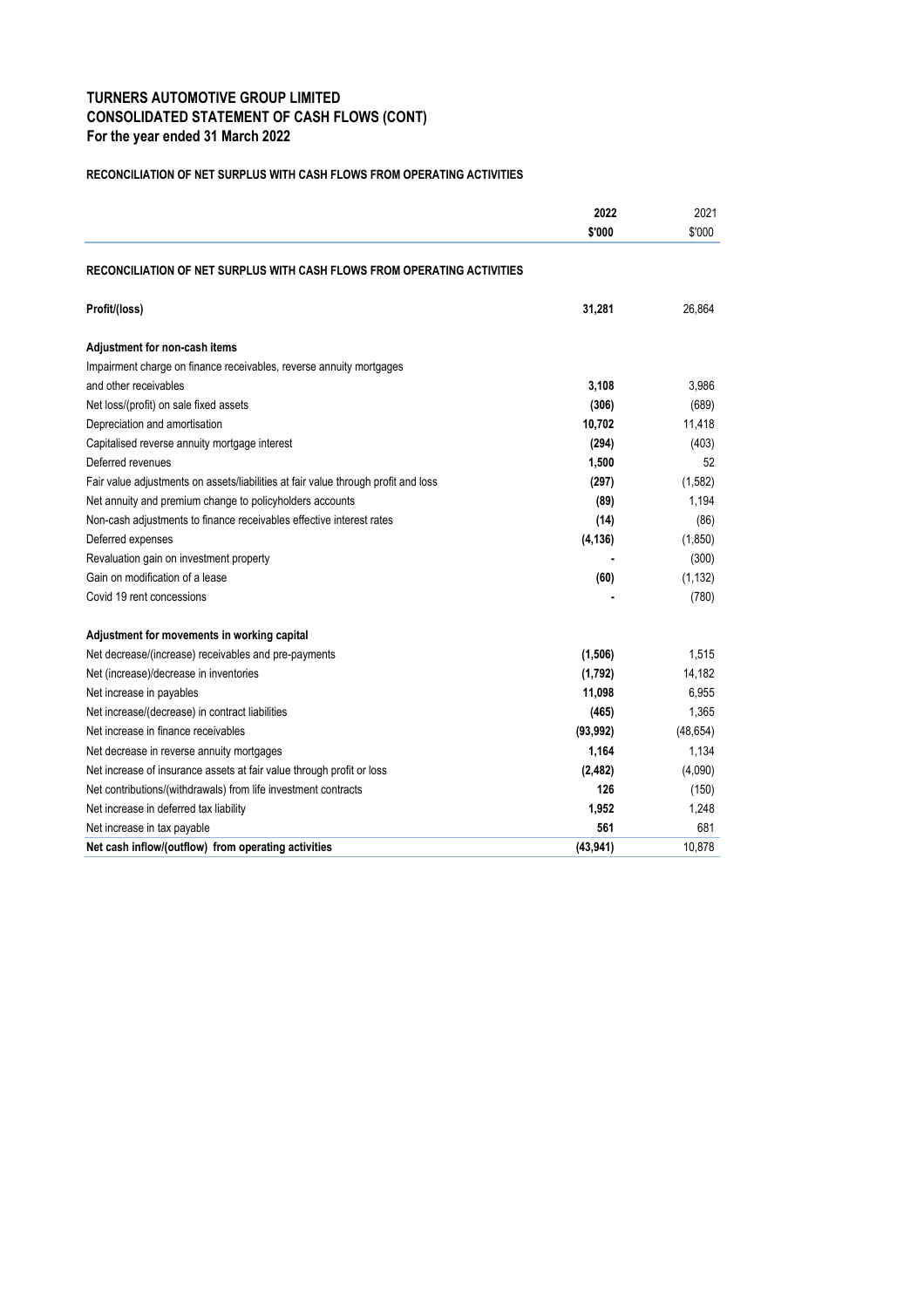#### **TURNERS AUTOMOTIVE GROUP LIMITED**

#### **SEGMENTAL INFORMATION**

#### **OPERATING SEGMENTS**

| Revenue           |         |                | Revenue   |         |          | Revenue   |
|-------------------|---------|----------------|-----------|---------|----------|-----------|
|                   | Total   | Inter-         | from      | Total   | Inter-   | from      |
|                   | segment | segment        | external  | segment | segment  | external  |
|                   | revenue | revenue        | customers | revenue | revenue  | customers |
|                   | 2022    | 2022           | 2022      | 2021    | 2021     | 2021      |
|                   | \$'000  | \$'000         | \$'000    | \$'000  | \$'000   | \$'000    |
| Automotive retail | 249,236 | (6,707)        | 242,529   | 204,991 | (4,080)  | 200,911   |
| Finance           | 51,898  | $\blacksquare$ | 51,898    | 47,862  | ٠        | 47,862    |
| Insurance         | 43,269  | (2, 897)       | 40,372    | 43,175  | (1,262)  | 41,913    |
| Credit management | 9,671   | $\bullet$      | 9,671     | 12,762  | ۰        | 12,762    |
| Corporate & other | 46      | $\blacksquare$ | 46        | 82      | (3)      | 79        |
|                   | 354,120 | (9,604)        | 344,516   | 308,872 | (5, 345) | 303,527   |

| <b>Operating profit</b>             | 2022      | 2021      |
|-------------------------------------|-----------|-----------|
|                                     | \$'000    | \$'000    |
| Automotive retail                   | 19,447    | 15,415    |
| Finance                             | 17,987    | 15,816    |
| Insurance                           | 11,580    | 9,350     |
| Credit management                   | 3,033     | 5,087     |
| Corporate & other                   | (8,927)   | (8, 293)  |
| Profit/(loss) before taxation       | 43,120    | 37,375    |
| Income tax                          | (11, 839) | (10, 511) |
| Profit attributable to shareholders | 31,281    | 26.864    |

|                   |                  |        |                  |           | Depreciation and      |           |
|-------------------|------------------|--------|------------------|-----------|-----------------------|-----------|
|                   | Interest revenue |        | Interest expense |           | amortisation expenses |           |
|                   | 2022             | 2021   | 2022             | 2021      | 2022                  | 2021      |
|                   | \$'000           | \$'000 | \$'000           | \$'000    | \$'000                | \$'000    |
| Automotive retail | 199              | 1,208  | (1,531)          | (2, 144)  | (8, 126)              | (8,891)   |
| Finance           | 44,782           | 40,466 | (6, 322)         | (5,503)   | (842)                 | (782)     |
| Insurance         | 1,020            | 1,654  | (72)             | (82)      | (1,240)               | (1, 286)  |
| Credit management |                  |        | (21)             | (30)      | (330)                 | (289)     |
| Corporate & other |                  | 3      | (2,994)          | (3,510)   | (164)                 | (170)     |
|                   | 46,003           | 43,332 | (10, 940)        | (11, 269) | (10, 702)             | (11, 418) |
| Eliminations      | (8)              | (3)    | 8                | 3         |                       |           |
|                   | 45,995           | 43,329 | (10, 932)        | (11, 266) | (10, 702)             | (11, 418) |

Other material non-cash items

|                                                     | Revenue/(expenses) |          |
|-----------------------------------------------------|--------------------|----------|
|                                                     | 2021<br>2022       |          |
|                                                     | \$'000             | \$'000   |
| Automotive retail - gain on modification of a lease | 60                 | 1,132    |
| Automotive retail - impairment provisions           | 151                | 229      |
| Finance - impairment provisions                     | (3, 315)           | (4, 185) |
| Insurance - reverse annuity mortgage interest       | 294                | 403      |
|                                                     |                    |          |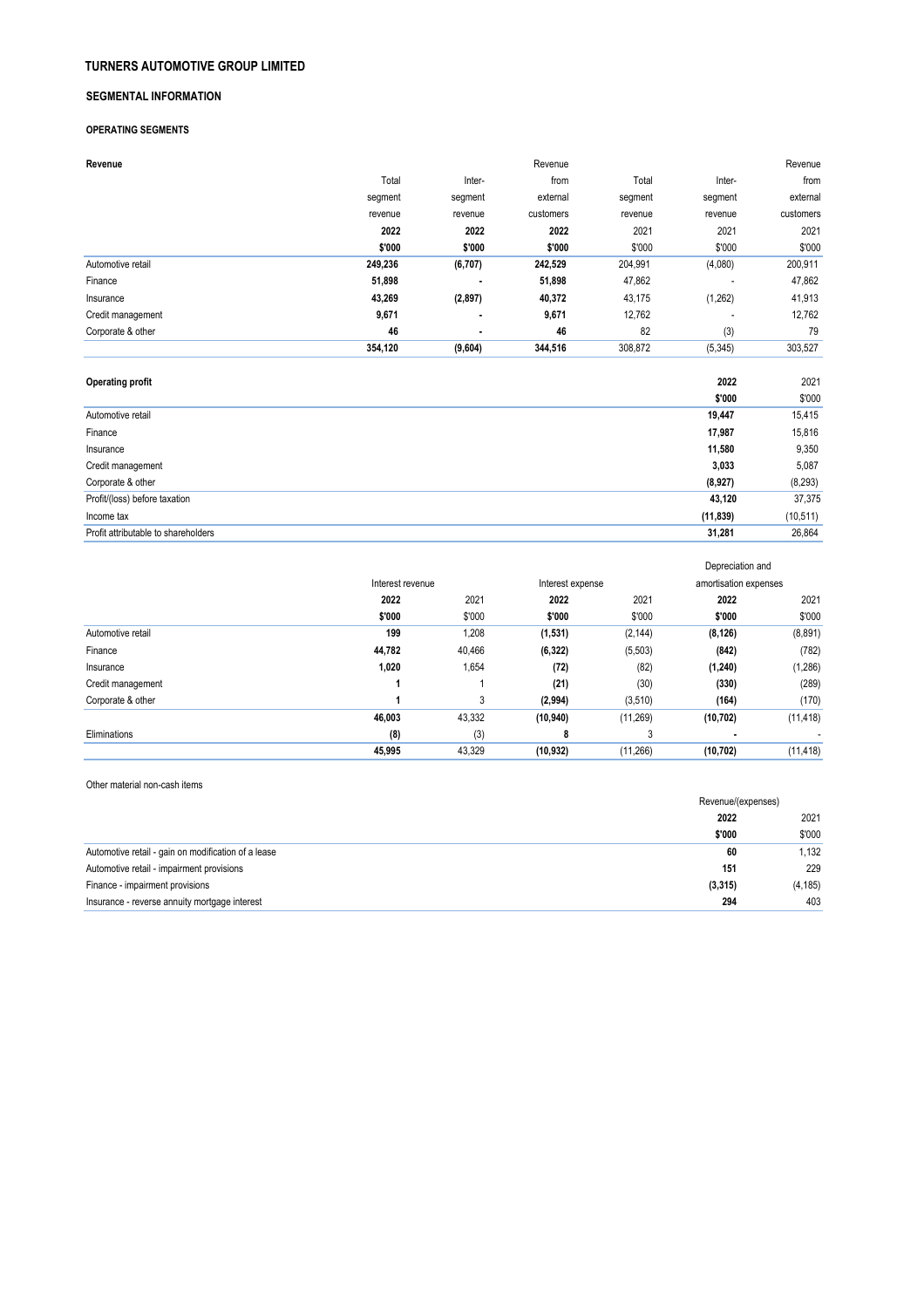## **TURNERS AUTOMOTIVE GROUP LIMITED**

| <b>SEGMENT ASSETS AND LIABILITIES</b> | Segment assets |            |         | Segment liabilities |  |
|---------------------------------------|----------------|------------|---------|---------------------|--|
|                                       | 2022           | 2021       | 2022    | 2021                |  |
|                                       | \$'000         | \$'000     | \$'000  | \$'000              |  |
| Automotive retail                     | 116,438        | 110,818    | 66,679  | 67,552              |  |
| Finance                               | 451.504        | 351,185    | 353,313 | 271,383             |  |
| Insurance                             | 139,091        | 139,583    | 75.544  | 75,022              |  |
| Credit management                     | 31.514         | 31.151     | 3,476   | 5,298               |  |
| Corporate & other                     | 187,749        | 190,439    | 76,181  | 71,134              |  |
|                                       | 926,296        | 823,176    | 575,193 | 490,389             |  |
| Eliminations                          | (100, 603)     | (104, 725) | (1,897) | (5,508)             |  |
|                                       | 825,693        | 718.451    | 573,296 | 484,881             |  |

Five reportable segments have been identified as follows:

| Automotive retail - | remarketing (motor vehicles, trucks, heavy machinery and commercial goods) and purchasing goods for sale.                                                                                                            |
|---------------------|----------------------------------------------------------------------------------------------------------------------------------------------------------------------------------------------------------------------|
| Finance -           | provides asset based finance to consumers and SME's.                                                                                                                                                                 |
| Insurance -         | marketing and administration of a range of life and consumer insurance and saving products.                                                                                                                          |
| Credit management - | collection services, credit management and debt recovery services to the corporate and SME sectors. Geographically the collections services segment business<br>activities are located in New Zealand and Australia. |
| Corporate & other - | corporate centre.                                                                                                                                                                                                    |

#### **DIVIDEND**

|                                                                                                                                                     | 2022   | 2021   |
|-----------------------------------------------------------------------------------------------------------------------------------------------------|--------|--------|
|                                                                                                                                                     | \$'000 | \$000  |
| Final dividend for the year ended 31 March 2021 of \$0.06 (31 March 2020: \$0.06) per fully paid ordinary share, imputed paid on 28 July 2021       |        |        |
| (2020: 24 July 2020).                                                                                                                               | 5,164  | 5,162  |
| Quarterly dividend for the year ended 31 March 2022 of \$0.05 (31 March 2021: \$0.04) per fully paid ordinary share, imputed, paid on 28 October    |        |        |
| 2021 (2020: 22 October 2020).                                                                                                                       | 4,303  | 3,440  |
| Quarterly dividend for the year ended 31 March 2022 of \$0.05 (31 March 2021: \$0.04) per fully paid ordinary share, imputed, paid on 27 January    |        |        |
| 2022 (2021: 28 January 2021).                                                                                                                       | 4,303  | 3.438  |
| Quarterly dividend for the year ended 31 March 2022 of \$0.06 (31 March 2021: \$0.06) per fully paid ordinary share, imputed, paid on 20 April 2022 |        |        |
| (31 March 2021: 30 March 2021).                                                                                                                     | 5,164  | 5,160  |
|                                                                                                                                                     | 18.934 | 17.200 |
| Dividends not recognised at year end                                                                                                                |        |        |
| In addition to the above dividends, after year end the directors recommended the payment of the following dividend:                                 |        |        |
| Final dividend of \$0.07 (31 March 2021: \$0.06) per fully paid ordinary share, imputed, payable on 28 July 2022 (2021: 24 July 2021).              | 6.025  | 5.162  |
|                                                                                                                                                     |        |        |